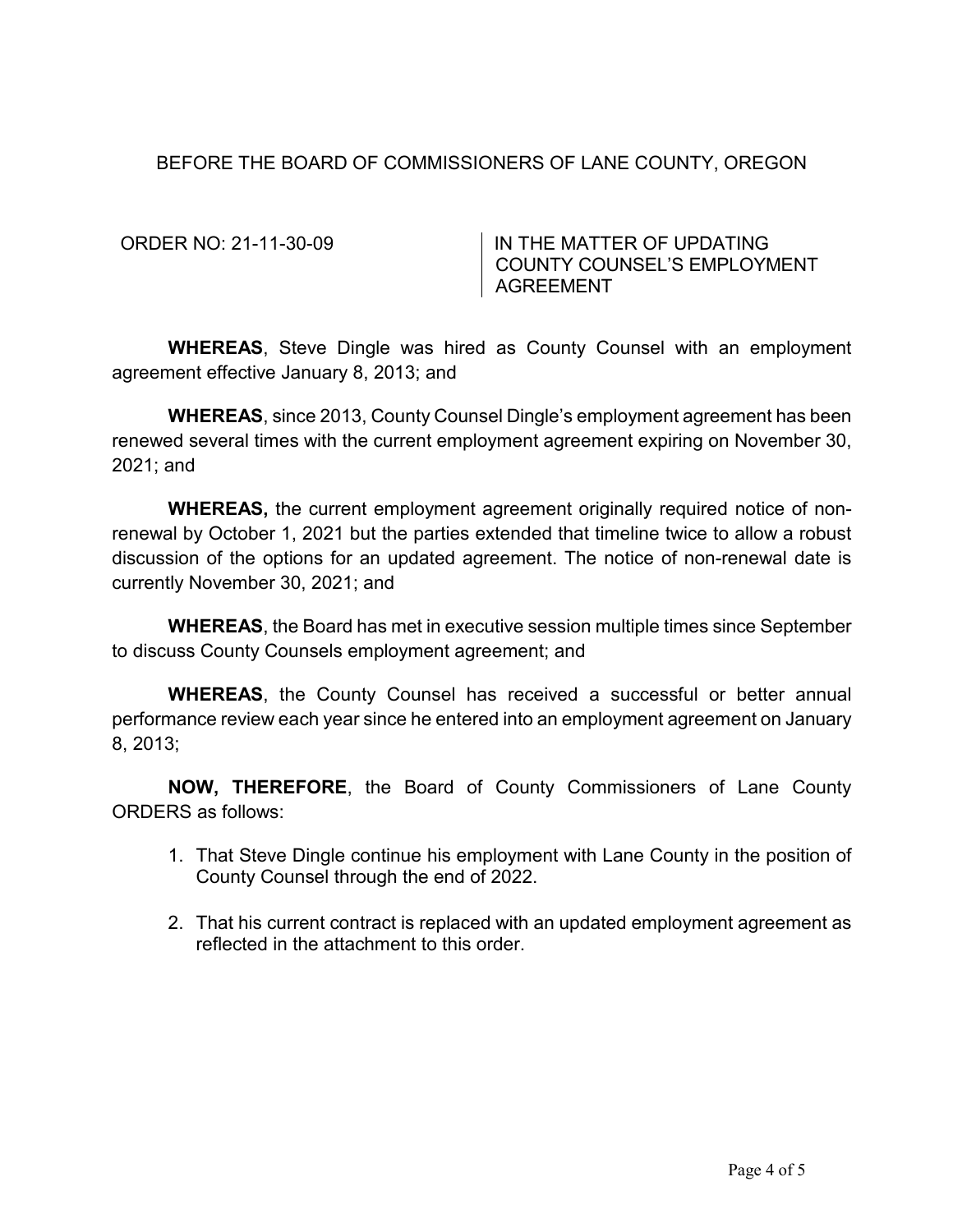3. That the Board Chair is authorized to immediately execute the final employment agreement.

DATED this 30th day of November 2021.

 $\mathcal{B}$ erney  $\sqrt{\sqrt{2}}$ Berney,  $\ell$ hair Lane County Board of Commissioners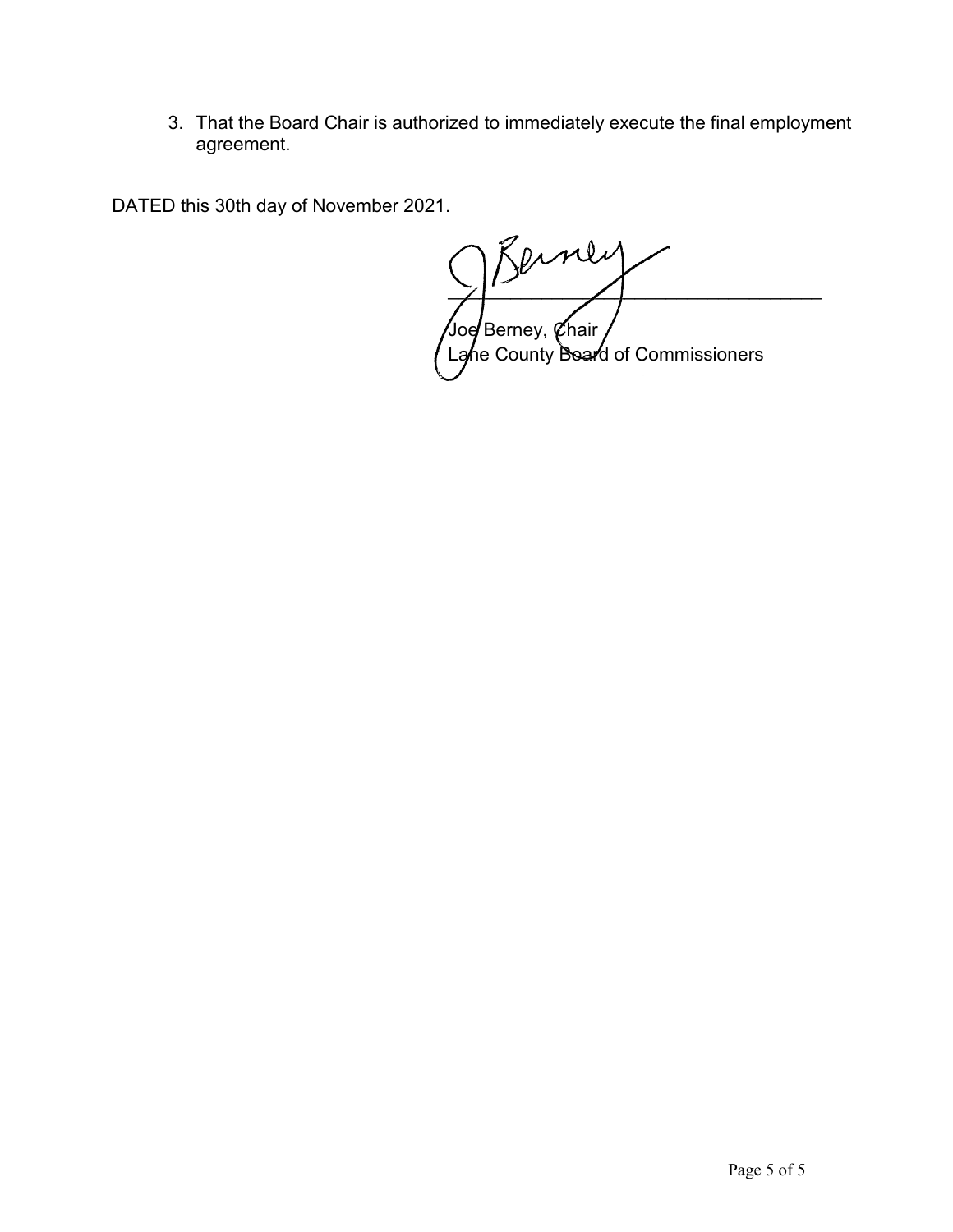# **EMPLOYMENT AGREEMENT**

| <b>BETWEEN:</b> | Lane County    | (Employer or County)                 |
|-----------------|----------------|--------------------------------------|
| AND:            | Stephen Dingle | (Employee or County Counsel)         |
|                 |                | Collectively the " <b>Parties.</b> " |
|                 |                |                                      |

# **EFFECTIVE**

**DATE:** Date last signed by both Parties.

# **RECITALS**

- **A.** County Counsel has been employed by the County since 2013 and has been in public service for over thirty-seven years. Over the course of his career with the County, County Counsel has received high reviews from his colleagues and peers and has created and overseen an effective and well-respected legal team.
- **B.** County Counsel's employment with the County has historically been governed by annual employment contracts and applicable rules that apply to unrepresented County employees. His current contract runs through December 1, 2021.
- **C.** Given changing circumstances, the parties have agreed that County Counsel's current oneyear contract will be replaced with a transition employment contract with the goal of hiring and training a new County Counsel by the end of 2022 and utilizing County Counsel over the next year to help with additional transition and training duties.
- **D.** The terms of this transition contract (the Agreement) completely supersede and replace all current and previous employment contracts with County Counsel and, in the event of a conflict, the Agreement will apply in lieu of any applicable County employment policies.
- **E.** The below outlines the terms of County Counsel's employment over the next year and the parties' transition plan. County Counsel has been advised to seek independent legal counsel when reviewing the terms of this Agreement and the associated release.

## **AGREEMENT**

**1. Position, Policies, Duties and Term**: Stephen Dingle hereby accepts the position of Lane County Counsel under the following terms and conditions:

1.1 Reporting Structure and Applicable Employment Policies and Contract Terms: The County Counsel is an employee of the County and will continue to report directly to the Lane County Board of Commissioners ("Board"). County Counsel is subject to all Lane County rules, policies, and procedures unless specifically modified in writing by this Agreement. In the event of a direct conflict between this Agreement and Lane County rules, policies or procedures, this Agreement shall control. As of the Effective Date, the terms of this Agreement control. This Agreement supersedes and replaces any and all previous contracts between the Parties.

## **Page 1 of 7 – EMPLOYMENT AGREEMENT**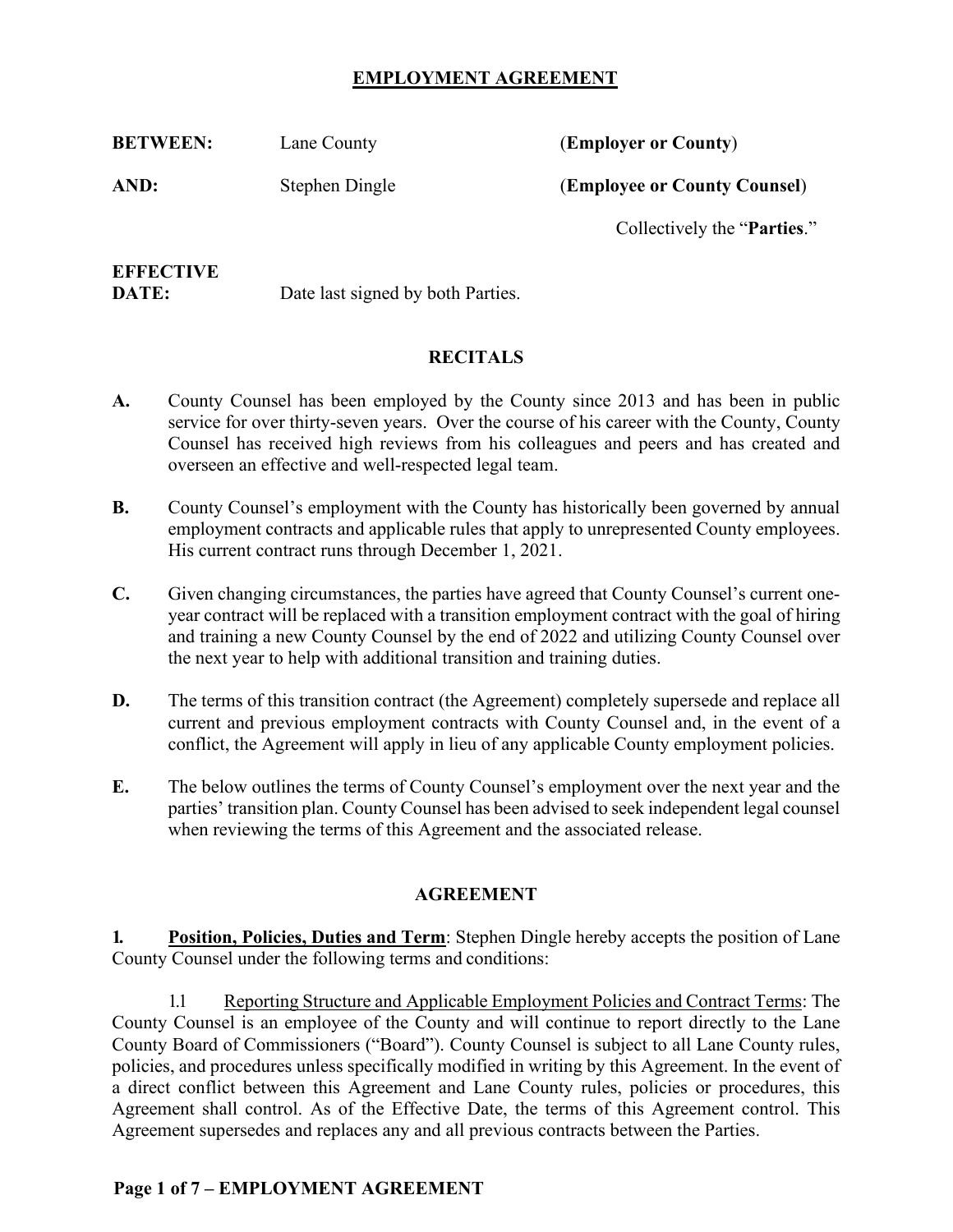1.2 Term: The County Counsel's employment under this Agreement shall commence on the Effective Date and end on December 30, 2022 (Expiration Date), unless earlier terminated or extended as provided for in this Agreement. This contract expires by its terms on the Expiration Date. Notice of non-renewal is not required.

1.3 Duties: County Counsel will continue to perform all duties historically performed as County Counsel and as directed and required by the Board. Throughout the term of this Agreement, however, County Counsel will perform additional transition duties. Those duties include, but are not limited to, assisting with and providing feedback with respect to recruiting, hiring and training new County Counsel; transferring long-term projects to other attorneys in the County Counsel office; documenting daily duties and procedures; and otherwise making efforts to ensure operational continuity after the Expiration Date.

1.4 Reviews: No formal performance reviews will be conducted during the term of the Agreement. The Board, however, retains the right to collect and provide feedback to County Counsel as necessary to ensure performance of his duties.

# **2. Compensation and Benefits**:

2.1 Base Rate: Effective the first full pay period after January 1, 2021, and except as stated herein, County Counsel's base salary will be \$108.18 per hour (Original Base Rate), less applicable deductions and withholdings. Periodic monthly salary payments will be made in accordance with normal Lane County payroll practices and procedures, although payments due for work already performed may be paid in a lump sum no later than December 17, 2021. County Counsel's base rate for 2021 and 2022 was determined after reviewing comparator organizations.

2.2 Cost of Living: The County shall pay to County Counsel any cost of living increases and benefits that are provided to County non-represented employees.

2.3 Stipends: County shall provide the County Counsel with a vehicle and phone stipend in an amount as provided by Lane County policy. Starting on the first full pay cycle after December 1, 2021, County Counsel shall receive a monthly stipend in the amount of 1.2% of his annualized Original Base Rate, not considering any other increases in compensation, for the additional transition duties outlined above to be paid out periodically through the County's normal payroll processes.

2.4 Deferred Compensation: The County shall pay 2% of County Counsel's salary each pay period into County Counsel's deferred compensation account.

2.5 Benefits: The County shall provide to County Counsel any benefits that are provided to County non-represented employees.

2.6 Public Employee Retirement System (PERS): County shall make PERS payments into the County Counsel's account consistent with PERS payments for other non-represented Tier 1 employees and Oregon law.

2.7 Time Management: County shall provide the County Counsel with Time Management (TM) accrual in accordance with the Administrative Procedures Manual Chapter 3, Section 34, Issue 7 at the rate of 14.462 hours per pay period and annual TM sales and TM payout

# **Page 2 of 7 – EMPLOYMENT AGREEMENT**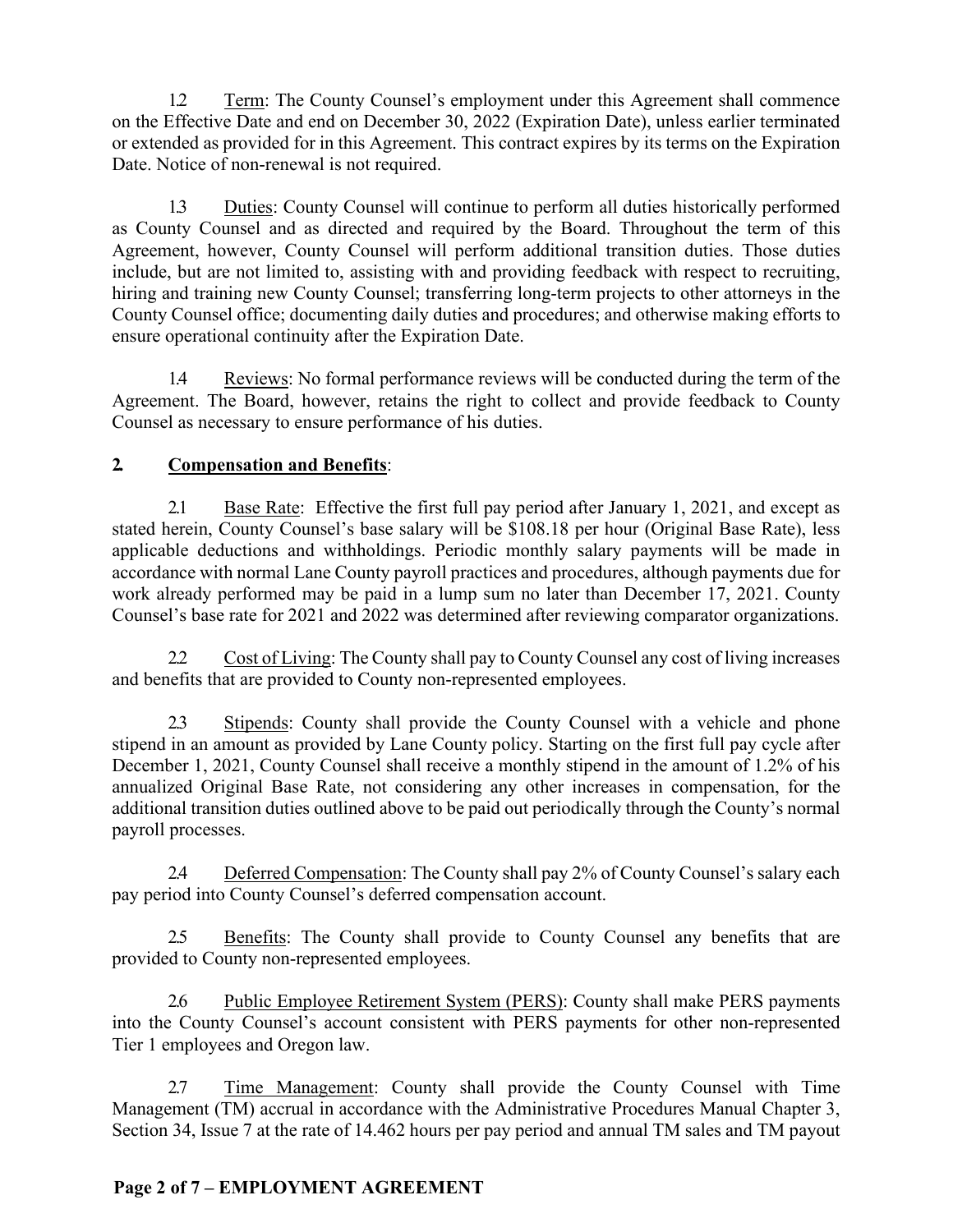upon separation in accordance with the Administrative Procedures Manual.

# **3. Transition Details**:

3.1 Separation Date: County Counsel's last day of employment with the County shall be the Expiration Date. By the end of the day on the Expiration Date, County Counsel will complete all necessary transition duties and take steps to ensure the safe and secure return of all County property (i.e., laptop, keys, cards, cars, etc.). County Counsel understands and agrees that his current County email, County documents and other County property and intellectual property are solely the property of the County and that such documents will be preserved, relied upon and used by the County to ensure operational continuity after the Expiration Date.

3.2 Transition Communications: At least ten days before the Expiration Date, County Counsel will provide the Director of Human Resources with a suggested transition message for Lane County employees and a message to be posted as an away message on his County email account. The County will approve such messages before they are communicated.

3.3 Final Payments and Benefits: Accept as otherwise provided for in this Agreement, on the Expiration Date, County will pay County Counsel his accrued but unused TM as of the Expiration Date in accordance with County policy. If County Counsel is employed by the County under this agreement on the Expiration Date and in order to ensure that County Counsel remains an employee through the contract term, the County will pay County Counsel an amount equal to 20% of the annualized Original Base Rate ("retention pay"). Within the time prescribed by Oregon law, County Counsel will also be provided with a final paycheck that includes all wages due and owing. County Counsel agrees that after payments are made under this Section, he will not be entitled to any additional wages, compensation or payments, nor will such wages or payment be due and owing to County Counsel. The payments provided in this section constitute payment in full. Except for payments made through PERS, other employer-sponsored retirement plans, and insurance benefits required under state or federal law, after the Expiration Date, County Counsel will not be entitled to any County benefits, including but not limited to those stated in Section 2, after the Expiration Date.

3.4 Release: In order to ensure a smooth transition, County Counsel hereby releases and forever discharges County, its affiliates, subsidiaries, and respective agents, present and former commissioners, officers, executives, employees, predecessors and/or successors in interest, attorneys, heirs and assigns (individually and collectively "Released Parties"), from any and all matters, claims, complaints, charges, demands, damages, causes of action, debts, liabilities, controversies, judgments and suits of every kind and nature whatsoever, as of the date of this Agreement, foreseen or unforeseen, known or unknown, including but not limited to, those arising out of County Counsel's employment with, separation from, or association with Employer. Claims released under this Agreement shall broadly include, but shall not be limited to, claims for the following, to the extent such claims can be legally released: breach of contract, including any previous employment contracts between the parties; federal, state, and local statutory wage and hour claims; employment references; workers' compensation benefits; federal and state claims concerning use of family and medical leave; federal, state and local claims of discrimination, retaliation or harassment based on race, color, religion, national origin, sexual orientation, sex, age, disability, marital status, familial status, injured worker status, status as a workers' compensation claimant, or any other protected status or protected activity under any state, federal, or other law or regulation; and claims for interference with contract, promissory estoppel, wrongful discharge, infliction of emotional distress, whistleblowing, invasion of privacy, or defamation. The

## **Page 3 of 7 – EMPLOYMENT AGREEMENT**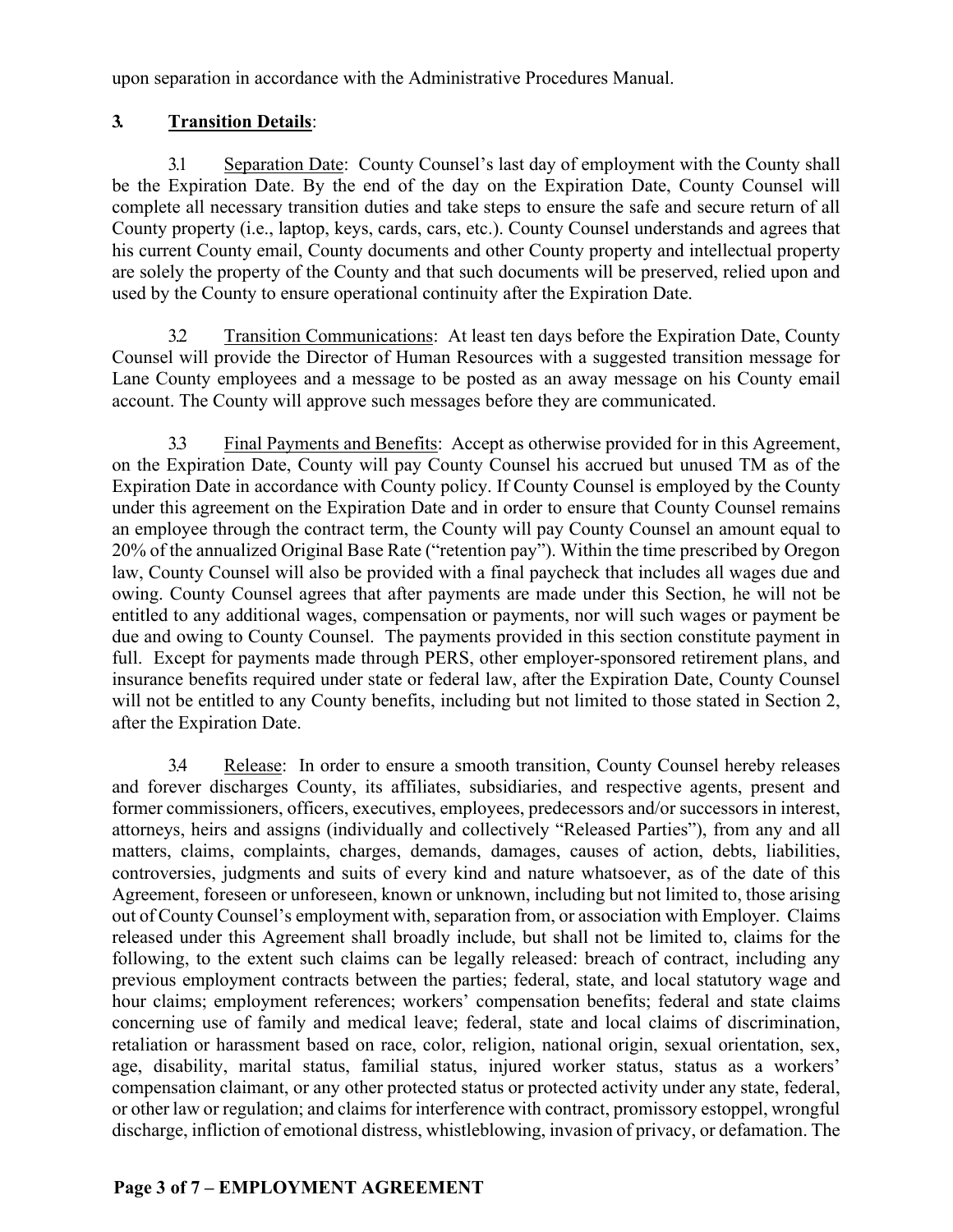scope of this release shall be construed as broadly as possible, and any ambiguity shall be read in favor of the full and complete release. However, nothing in this paragraph shall be construed to prevent the Parties from enforcing the provisions of this Agreement.

This waiver and release specifically include, but is not limited to, any claim under the following, to the extent such claims can be legally released: ORS Chapters 652, 653, 654, 657, and 659, and 659A et. seq.; Title VII of the Civil Rights Act of 1964; the Post Civil War Civil Rights Act as currently codified at 42 U.S.C. § 1981-1988; the Civil Rights Act of 1991; the National Labor Relations Act; ERISA, as currently codified at 29 U.S.C. §§ 1001 et seq.; the Age Discrimination in Employment Act, as currently codified at 29 U.S.C. § 623 et seq; the Older Workers' Benefit Protection Act; the Equal Pay Act of 1963; the Fair Labor Standards Act; the Pregnancy Discrimination Act; the Occupational Safety and Health Act; the Americans with Disabilities Act; the Vietnam Era Veterans' Readjustment Act; the Walsh-Healy Act; the Contract Work Hours and Safety Standards Act; the Rehabilitation Act of 1973; the Davis-Bacon Act; Executive Order 11246; the Surface Transportation Assistance Act of 1982; any past, present, or future regulations, rules, opinions, or decisions promulgated pursuant to the aforementioned laws or other authority granted, or in the future granted, by a state or the federal legislature; and any contract, tort, or other common-law or statutory theory of recovery. As part of this release, Employee agrees to waive the right to pursue any retaliation claim arising from actions or events that occurred through the date of execution of this Agreement under any applicable state and federal law against the Released Parties.

Nothing in this Agreement releases claims that cannot be released as a matter of law, including but not limited to, any claims Employee may have for unemployment compensation benefits, worker's compensation benefits, claims under the Fair Labor Standards Act, health insurance benefits under the Consolidated Omnibus Budget Reconciliation Act ("COBRA"), or any claims with regard to vested benefits under a retirement plan governed by the Employee Retirement Income Security Act ("ERISA") to the extent that those claims cannot be waived by law. In addition, nothing in this Agreement shall be construed to prohibit Employee from pursuing or participating in any investigation or proceeding conducted by the Equal Employment Opportunity Commission ("EEOC") or another federal, state, or local agency with jurisdiction over workplace or employment issues, to the extent the law requires Employee be allowed to do so. Further, nothing in this Agreement, including without limitation, any provision of this Agreement regarding Employee's duty of cooperation of the Agreement's terms, prohibits, prevents, or interferes with Employee's right to communicate, and/or initiate communications, with the EEOC and other federal, state, or local agencies with jurisdiction over workplace or employment issues, to the extent the law requires Employee be allowed to do so. Notwithstanding the foregoing, Employee agrees to waive Employee's right to recover any monetary gain whatsoever in any charge, complaint, or lawsuit against Employer's Released Parties filed by Employee or by anyone else on Employee's behalf arising out of events or actions which occurred up until the date of execution of this Agreement, including the recovery of attorney's fees from the filing of administrative complaints, except as such recovery cannot be waived by law.

Employee agrees and understands that this Agreement is made in settlement of, and in full satisfaction of, all County Counsel's actual and potential claims of any nature whatsoever, whether known or unknown. Employee acknowledges that this Agreement is full and fair compensation for the release of any and all County Counsel's claims, whether such claims have been asserted or are as yet unasserted.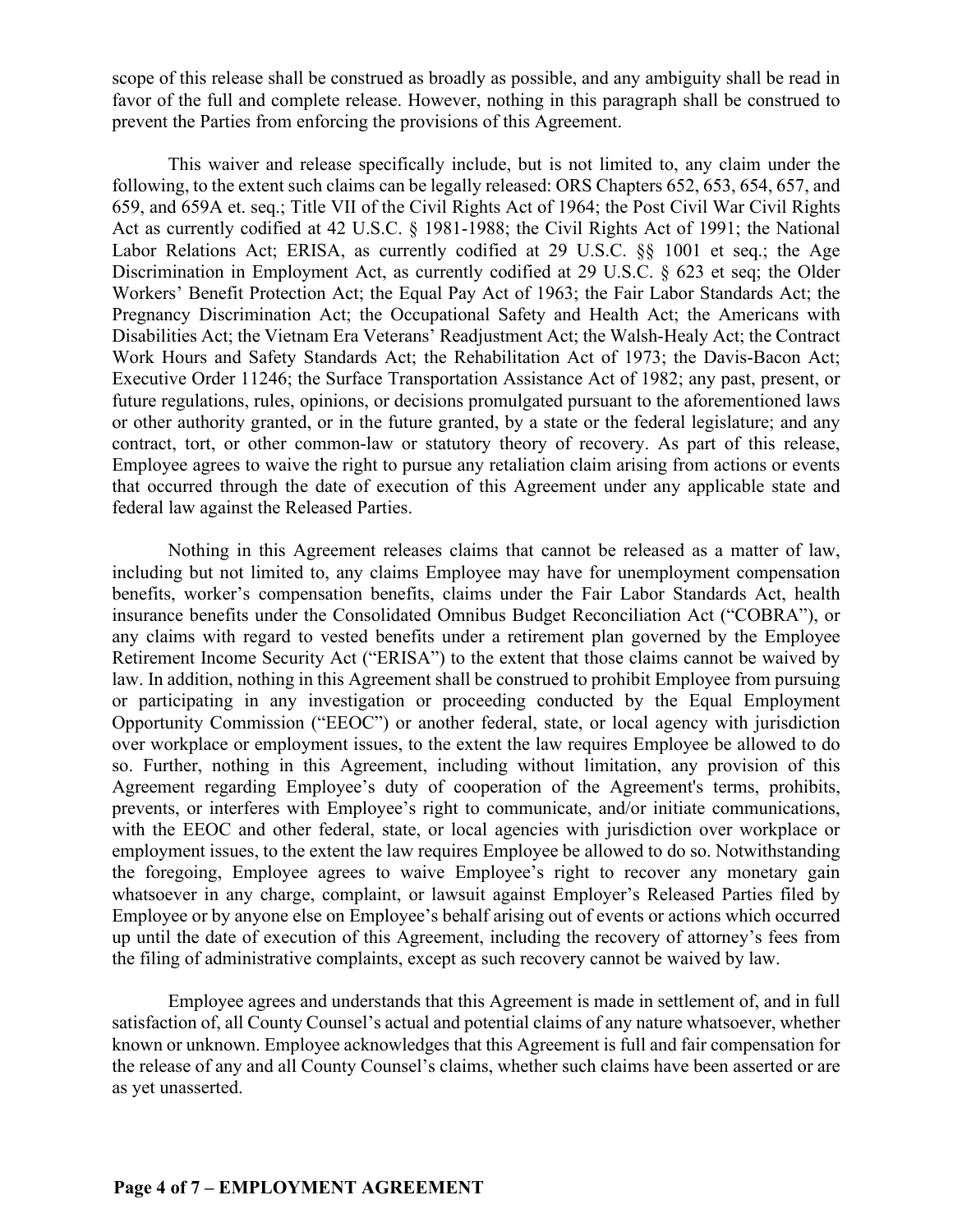County Counsel further waives, releases, and discharges any rights that he may have under the Age Discrimination in Employment Act, 29 U.S.C. § 621 et seq ("ADEA"). The ADEA prohibits age discrimination in the terms, conditions, and privileges of employment. County Counsel makes the following representations with respect to this release: this Agreement is made knowingly and voluntarily. County Counsel has been advised to consult an attorney concerning the review and execution of this Agreement and the release of his rights under the ADEA. County Counsel was given at least twenty-one (21) days to review and consider this Agreement. If County Counsel signs this Agreement prior to the expiration of the twenty-one (21) day consideration period, he acknowledges that he is doing so voluntarily and of his own free will and that doing so will end the twenty-one (21) day consideration period and begin the revocation period. County Counsel understands he has a seven-day (7) period of revocation following execution of this Agreement and that the waiver of his ADEA rights will not be effective until the seven-day (7) revocation period has expired. To revoke this waiver of ADEA rights, County Counsel shall deliver written notice to the Director Human Resources, not later than 5:00 p.m. on the seventh  $(7<sup>th</sup>)$  day following his execution of this Agreement.

In the event of a legal determination that this ADEA wavier did not comply with applicable law, the Parties agree that the Release of Claims set forth in this Agreement, except for the release of any ADEA claims, shall nevertheless continue in full force and effect.

The compensation and final benefits provided for in this agreement and other obligations contained in this Agreement are contingent on this Agreement not being timely revoked as provided above. In the event County Counsel timely notifies Employer that he is revoking this waiver of his ADEA rights, Employer may elect, at Employer's sole option, to: a) declare the entire Agreement void and unenforceable, maintaining the provisions that void and terminate County County's previous employment contracts, and withhold benefits and other benefits that would otherwise be owed pursuant to this Agreement; or b) pay and provide the benefits offered herein and other benefits and, except for the waiver of ADEA rights, declare that the remainder of the Agreement shall continue in full force and effect.

Nothing stated above shall be construed as impacting the County's obligation to pay County Counsel's payment of wages for services provided.

#### **4. Modifications to the Agreement**:

- 4.1 Early Termination:
- *With Cause*: The County may terminate this Agreement immediately for cause, as that term is defined by County policy. "With Cause" is defined as a violation of the County Rules in the Lane County Administrative Procedures Manual. In the event there is a dispute between the parties, the final and binding determination will be made by an arbitrator selected from the Lane County Circuit Court list and using all of the procedures provided therein for the selection of an arbitrator. The costs of the arbitration will be split equally between the Parties. Each party will bear their own costs for the arbitration. In the event of a for cause termination, County Counsel is entitled to all salary and wages due and owing for work performed prior to the termination date. All other compensation, benefits (including the value of accrued but unused TM, stipends and retention pay) and rights provided under this Agreement or provided for under Lane County policies, procedures or guidance are

#### **Page 5 of 7 – EMPLOYMENT AGREEMENT**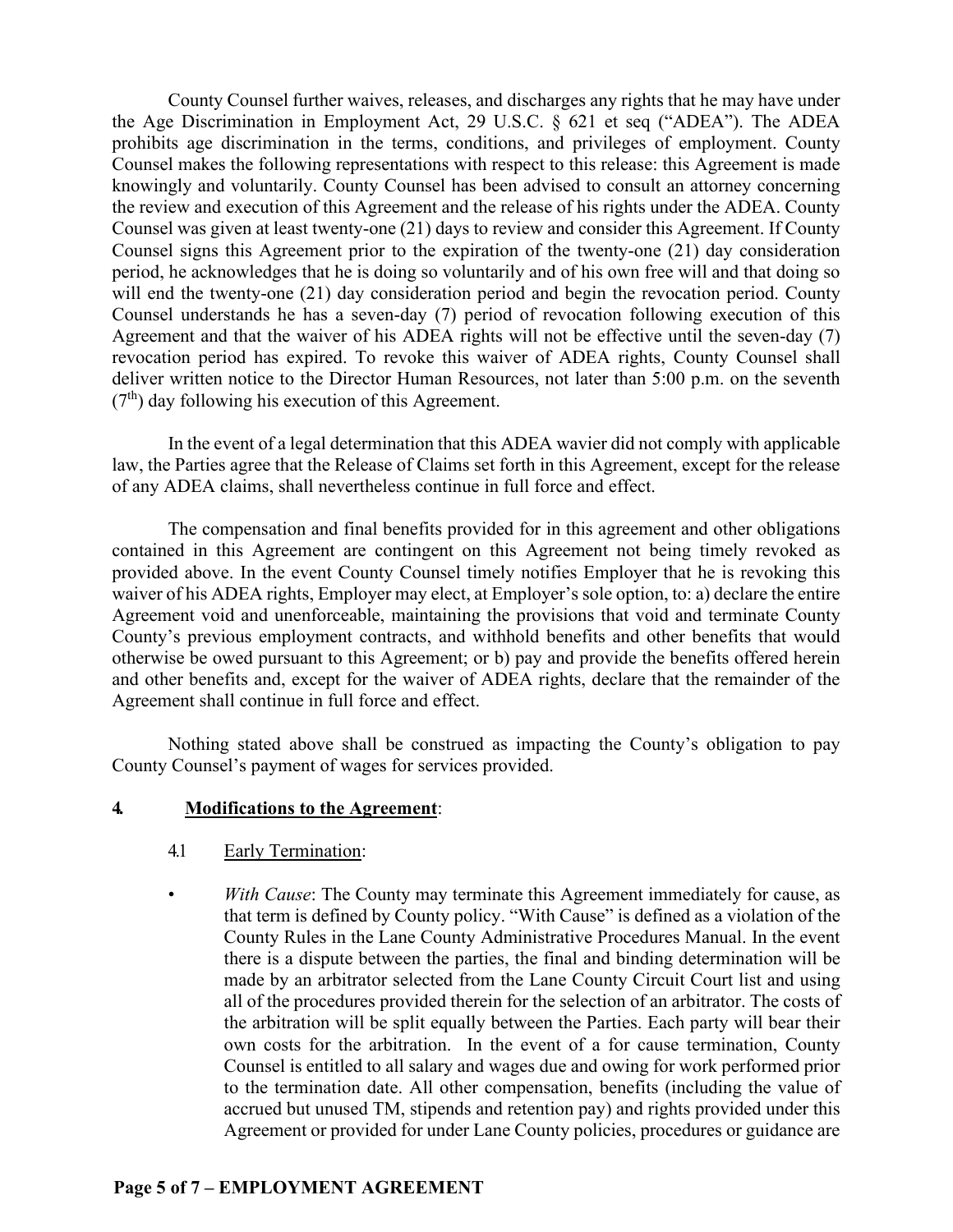forfeited upon a for cause termination. If there are allegations or reason to believe that County Counsel engaged in behavior that may warrant a for cause termination or behavior that would otherwise endanger the community, County personnel, property, information, or reputation, County Counsel may be placed on administrative leave or the County may take other administrative actions to mitigate the risk, including but not limited to changing duties and work location.

• *Without Cause*: Either the County or County Counsel can terminate this Agreement early by providing the other party 60 days' notice of termination. If the County terminates without cause, County agrees to pay County Counsel the full value of the remaining months of salary and benefits due under this Agreement, including value of PERS payments, and accrued time management (TM) under County policy. If County Counsel terminates without cause, he is entitled to all salary and wages due and owing for work performed prior to his termination date. All other compensation, benefits (including the value of accrued but unused TM under County policy, stipends and retention pay) and rights provided under this Agreement or provided for under Lane County policies, procedures or guidance will be forfeited upon a without cause termination initiated by County Counsel. Nothing about either parties' early termination will impact, modify, narrow or limit the scope of County Counsel's release provided for above.

4.2 Extension: By mutual agreement, the parties can extend the term of this Agreement. Such extensions shall be agreed to in writing. In the event of an extension, the Expiration Date will be modified to reflect the extension. The rest of the terms of the agreement shall remain in full force in effect.

4.3 Other amendments: Amendments must be in writing and mutually agreed to.

**5. Notices and Governing Law**: Notices required by this Agreement must be in writing and must be personally delivered to the Human Resources Director for the County, or to the County Counsel, as applicable. In the event personal delivery is not possible, written notice must be given in the manner most likely to provide actual notice. This contract is governed by Oregon law. Any disputes arising out of or relating to this Agreement shall be heard in Lane County, Oregon.

**6. Counterparts and Duty of Cooperation**: This Agreement can be signed in counterparts. County Counsel agrees and represents that he will take any and all actions necessary to effectuate the terms and intent of this Agreement. He further agrees to cooperate with the implementation and intent of this Agreement, including but not limited to cooperating with the transition of duties to other attorneys in County Counsel's office and/or new County Counsel.

**7. Acknowledgments**: County Counsel represents the following:

7.1 Employee understands this Agreement and has had a fair opportunity to review this Agreement and release, ask questions concerning its content and meaning, and discuss it with persons of County Counsel's choosing and has been advised to consult an attorney of his choice with regard to questions or concerns, and specifically whether it is in Employee's best interest to execute this agreement.

(Employee's initials)

 $\overline{a}$